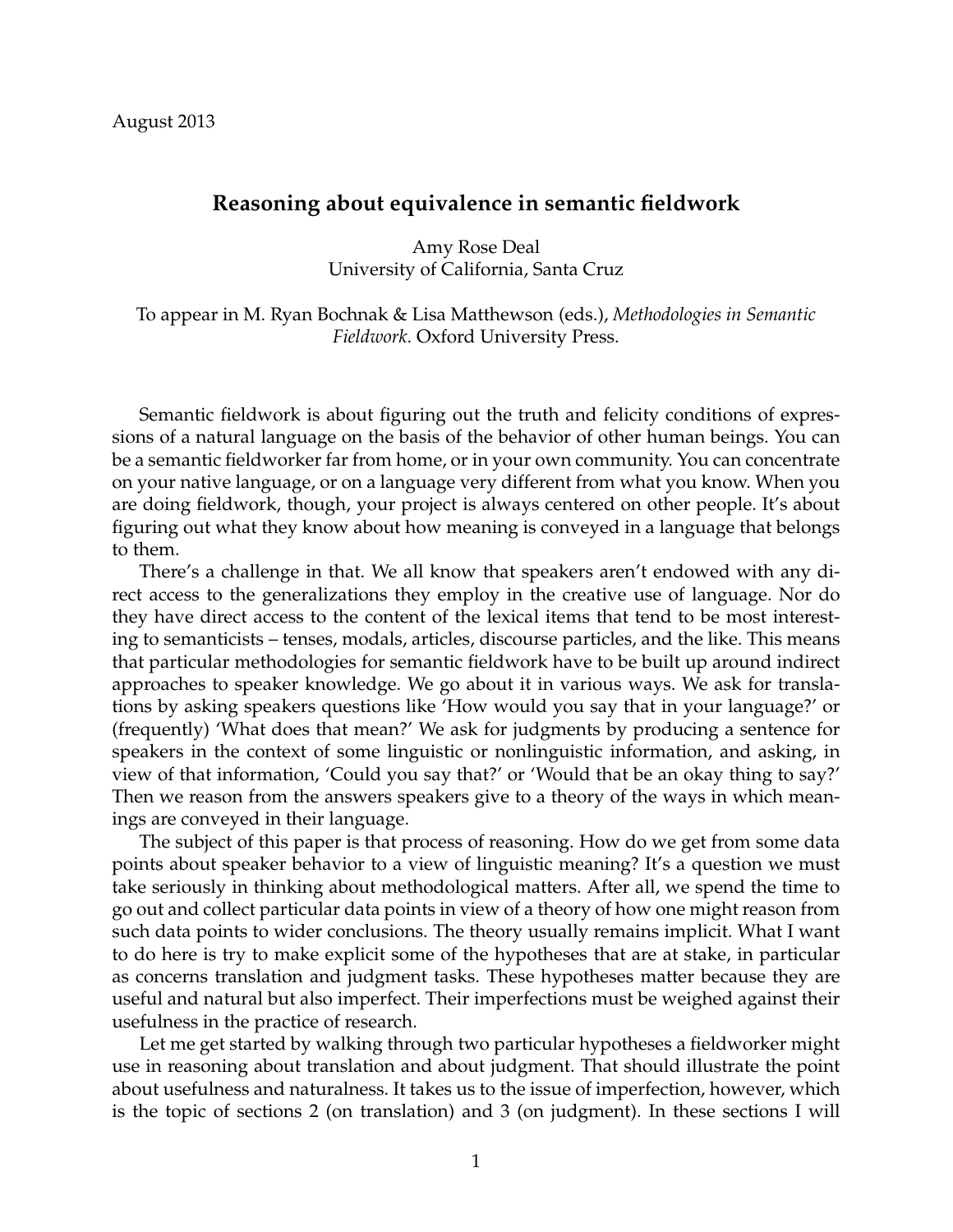emphasize how the reasoning we apply to basic fieldwork data can influence the types of semantic analyses we arrive at. We stand the best chance of navigating toward the types of theories we want to produce when we keep this multiplicity of possible interpretations in mind.

# **1 Two hypotheses**

We've just met, you and I. After chatting a little bit and getting to know one another, we've agreed that you will help me learn about your community's language. So I ask you, "How do you say 'cat' in your language?" and you respond, "Picpic." What can I conclude from that response?

Nothing, without a theory of translation. Fortunately, I have such a theory, and it's pretty easy to state it explicitly. It's something like this.

(1) Equivalent translations hypothesis (ETH) The input to translation and the output of translation are equivalent in meaning.

Without the ETH or some alternative hypothesis playing a parallel role, all I have gathered is a data point about how you responded to a question. That's not in itself something that's very useful for linguistics research. But I hypothesize that we both understand that I have asked you for a translation, that you've responded in a cooperative way, and that we are in agreement that the task works as the ETH proposes. Now I can conclude something useful, namely that *cat* in our shared language (English) and *picpic* in your language (Nez Perce) mean the same thing.

I don't want to stop there, of course. Once we've been chatting a little bit longer, I might ask you a more complex question, like, "How could you say, 'There's a cat outside'?" Here's your response:

(2) Picpic hiiwes 'eemtii.

This response, in view of the ETH, is very useful indeed. I've asked you for a translation of an English sentence that quantifies existentially over cats, and if I've reasoned correctly, you've given me back a Nez Perce sentence that does that, too. Now I can start to think about all the sorts of things we think about in doing semantics. I can investigate the formal properties of that quantification and how they are related to the sentence's words and structure. I can investigate how that quantification behaves in discourse and in reasoning. I am started on a research project. Your answers to my questions didn't get me to that point on their own. They got me there together with a theory of how those answers can be interpreted – a theory in which the ETH plays a central role.

Let's fast forward a bit to a different sort of scenario. Now that we've been meeting with each other for a little while, I can start to construct and produce sentences in your language that you understand and you judge to be grammatically well-formed. This means we can start to talk about semantic judgments. We are sitting in the town of Lapwai, and I tell you a little story about our friend Harold. Harold, I say, is down the road in the town of Clarkston, and he is wondering where I am. "If that's so," I say, "could I say

(3) Pay's Harold hinekise wees Clarkstonpa.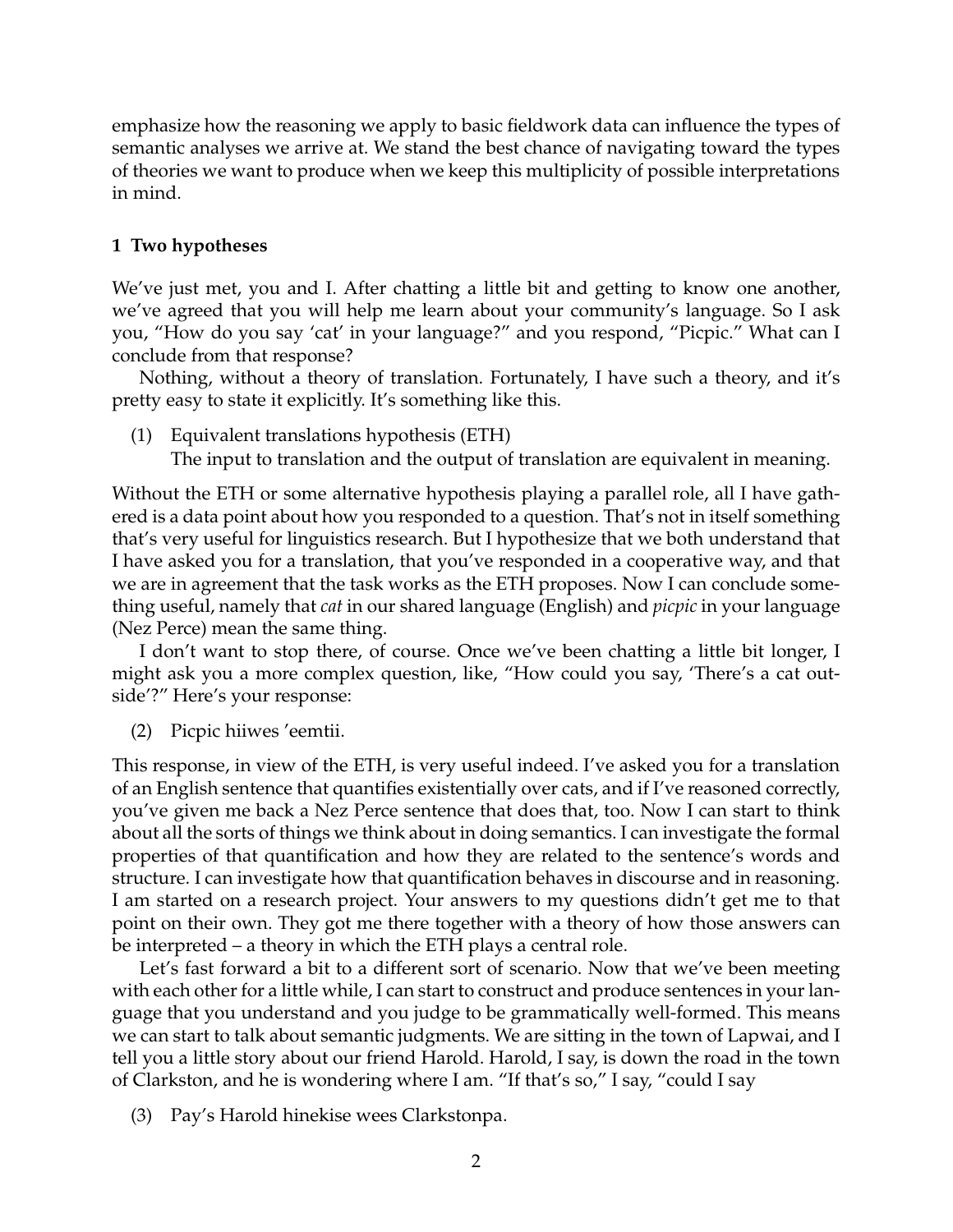Would that make sense?" Yes, you say. What can I conclude from that?

I need a theory again. You haven't translated anything from one language to another, so the reasoning doesn't turn on the ETH. A major hypothesis I could use is rather something like this.

(4) Equivalent judgments hypothesis (EJH) In a particular context, speakers accept/reject sentences expressing the same range of propositions regardless of what language they are speaking.

I hypothesize that we both understand that I have asked you, in view of a context, to accept or reject a sentence that expresses some particular proposition (or family of propositions, should it be an ambiguous sentence), and that you've responded cooperatively. Your acceptance lets me conclude, by the EJH, something about what the proposition expressed could possibly be. It is not the proposition expressed by these English sentences:

- (5) Maybe Harold thinks I am here in Clarkston.
- (6) Harold is not in Clarkston.

I know this because English speakers reject these sentences in the context I've described. (I can ask you about the English sentences to confirm that.) According to the EJH, there will be no context where someone would reject a sentence expressing proposition  $\phi$  if speaking English, but accept a sentence expressing  $\phi$  if speaking Nez Perce. To figure out what proposition it is that (3) expresses, then, I should consider what is expressed by English sentences that *are* accepted in this context, like

- (7) Maybe Harold thinks I am in Clarkston.
- (8) Harold is in Clarkston.
- (9) Harold is wondering whether I am in Clarkston.

Since I have some idea of which propositions are expressed by which English sentences, I can start to narrow down the range of possible propositions that could be expressed by Nez Perce sentence (3).

Now I want to ask you about a sentence that is like (3), but contains an additional word. "What about this," I say. "In that same situation where Harold is in Clarkston wondering where I am, could I say this sentence?

(10) Pay's Harold hinekise wees kine Clarkstonpa."

You shake your head no. "You could only say this if you were in Clarkston," you say. I can now entertain the possibility that (10) expresses the same proposition as one of the sentences in (5)-(6), which are likewise rejected in this context. And what you've helpfully told me about the sentence lets me go even farther. Sentence (5) is a sentence that is rejected in this context, but which would have been accepted if I were saying it while in Clarkston. So sentence (5) is an especially plausible candidate for a sentence that expresses the same proposition as does this Nez Perce sentence (10).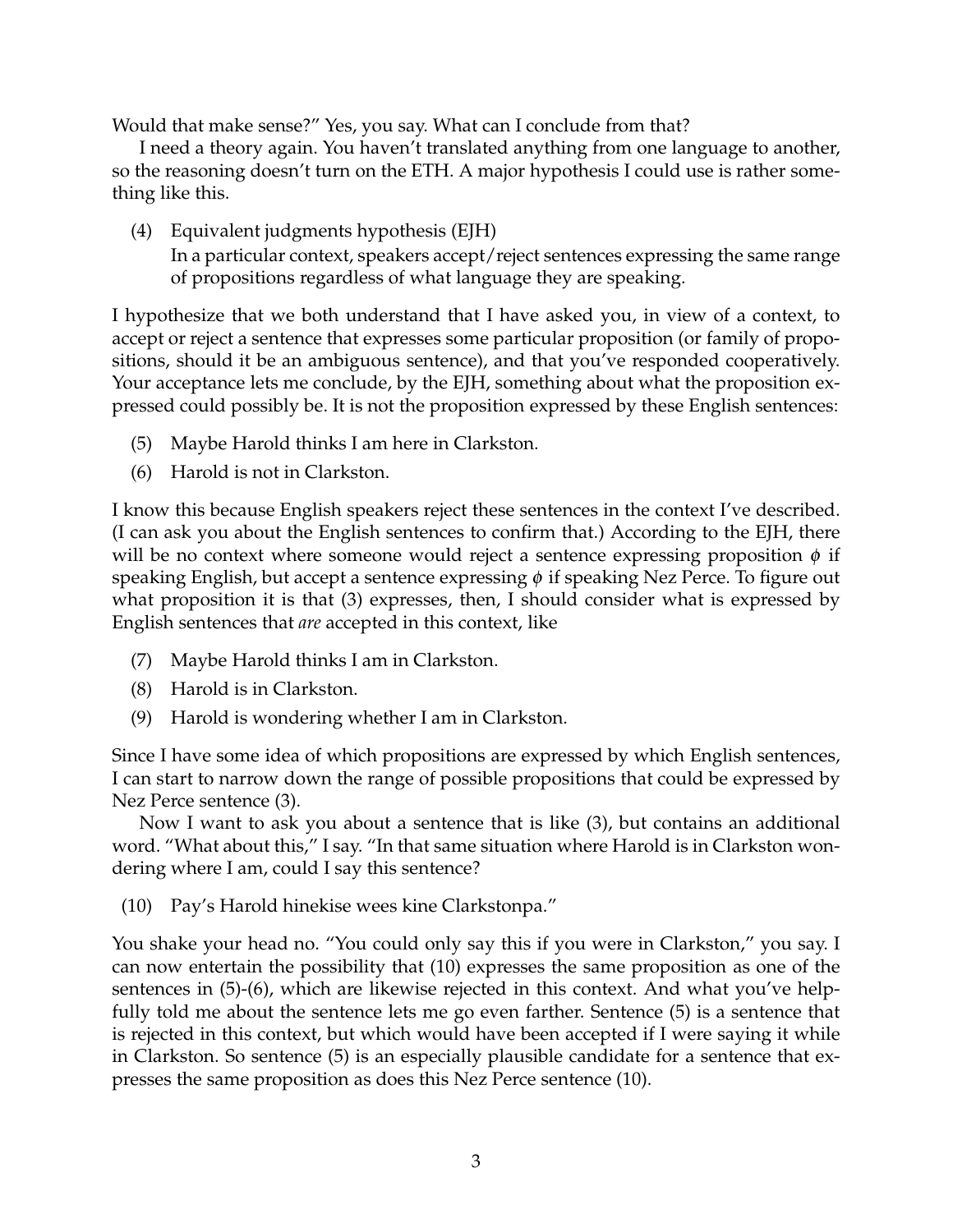#### **2 What can go wrong: translation**

Those who are keeping track will have noticed that I've now assumed quite a number of important things. I've assumed the ETH and the EJH as hypotheses about how translation and judgment work. I've also made a number of assumptions about you as a speaker and about our conversation. It's no surprise that those latter assumptions could be incorrect, and that there would be potentially disastrous results in that scenario for my research project. If you are joking with me in a way I haven't figured out, or if you have a different idea than I do about what my English questions mean, I may be totally wrong about how your responses relate to the questions I am trying to answer about meaning in your language. But for right now I want to grant that we are communicating and cooperating in pretty much the way I thought we were. What needs to be shown is that even in this scenario, I might end up with faulty conclusions about your language simply in virtue of assuming that we will always stick to the ETH and EJH.

Consider what could go wrong in my reasoning about the situation of translation. If we are communicating and cooperating normally, what reason could you have to avoid giving me a translation that expresses the same meaning as the original material I asked you to translate? Both semantic and pragmatic factors can get in the way. In semantic terms, your language might simply not make it possible to express the meaning I am asking you to express. (More on this just below.) In pragmatic terms, it might be possible to express a certain meaning in your language, but there might be unwelcome consequences of that expression in situations of actual conversation. If you're not a semanticist (and even potentially if you are), I can't count on you to say, "The task you've asked me to perform is not possible, or not practical, in view of such-and-such facts about my language." Most likely you will simply give me a translation (and if I'm lucky, say something insightful about it), and I will have to figure out how that data point fares in view of the space of possible hypotheses about what translation data means.

Both semantic and pragmatic factors that can interfere with reasoning via the ETH come up in dealing with fieldwork data from Nez Perce. The following three sections feature examples from real life.

#### *2.1 When equivalence of meaning is not possible*

Before we come to the first example, a few words are in order concerning this section's title. How could I claim that equivalence of meaning between two languages might not be possible? This claim of mine seems to run contrary to the received wisdom we so often encounter in our introductory training, where we are faced with the view from such luminaries as Jakobson:

"All cognitive experience and its classification is conveyable in any existing language. Whenever there is deficiency, terminology may be qualified and amplified by loanwords or loan-translations, neologisms or semantic shifts, and finally, by circumlocutions. . . . No lack of grammatical device in the language translated into makes impossible a literal translation of the entire conceptual information contained in the original." (Jakobson 1959, 234-5)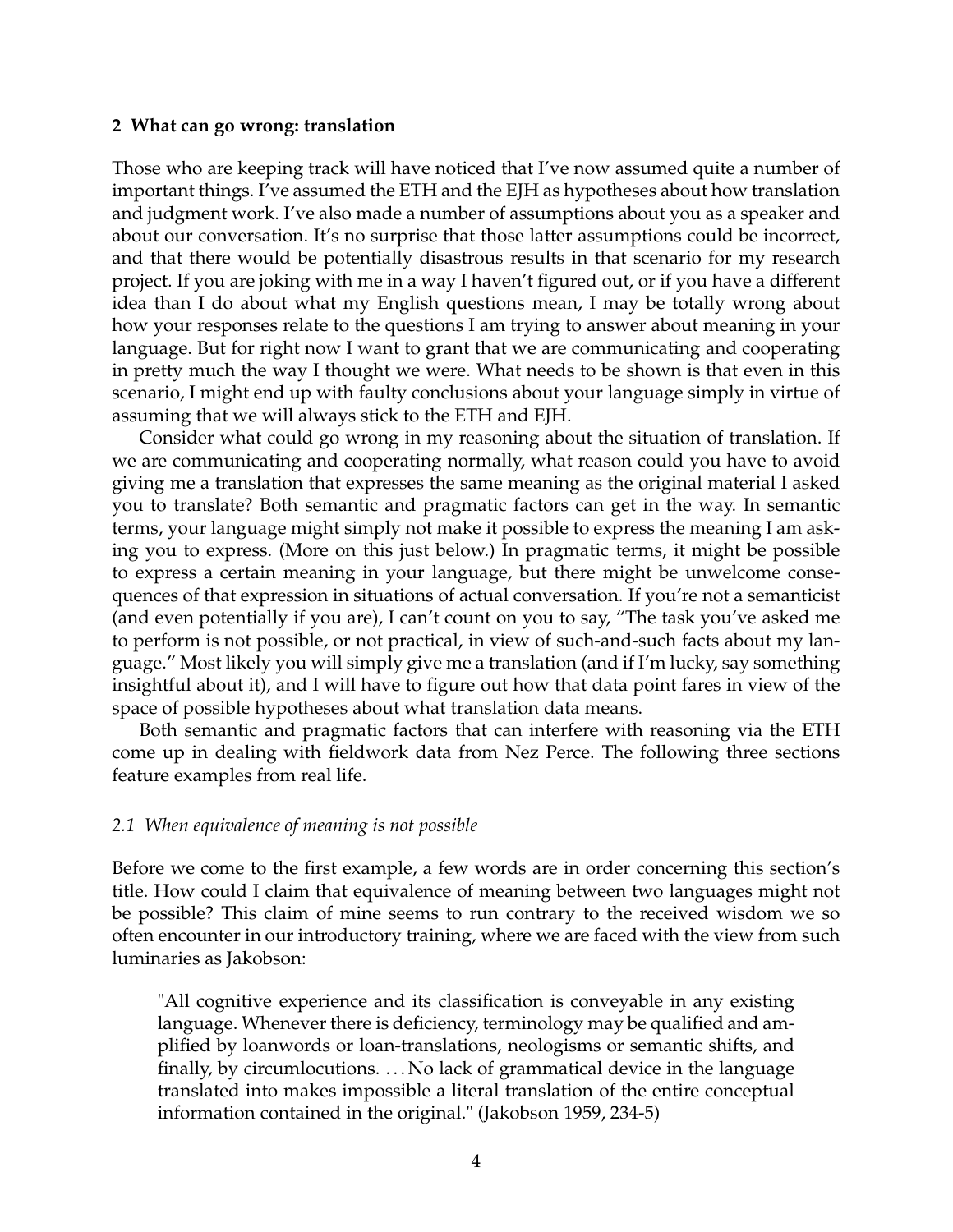Jakobson's remark makes for a useful clarification of what I am concerned with here. It could well be that every language has the *grammatical* means to describe the same range of experiences and their classification. It is certainly not the case that every language has the *lexical* means to do this, though, at least not at any given time. Fortunately, it is easy for communities to gradually modify the lexicon, to 'qualify' and 'amplify' in the ways that Jakobson suggests, when it becomes useful for speakers to talk about some aspect of experience they have not had occasion to talk about before. When Jakobson speaks of language here, it's language in this temporally extended sense he seems to have in mind.

It's language in a different sense that's encountered in a conversation at a particular time with a particular consultant. If, for instance, Nez Perce speakers found it useful to talk about particle physics in their language, over a period of time one might expect the lexicon of Nez Perce to change in ways that make it possible to accurately convey notions of mass, charge, chirality and all the rest in fluent Nez Perce. But someone who masters the grammar and lexicon of Nez Perce as it exists *right now* cannot express the precise set of propositions that are needed for that task. What an unreasonable request it would be for me to ask you to qualify and amplify on the spot, inventing new words as needed in order to translate! I can only ask you to translate into your language using the grammar and lexicon that you and your community have antecedently agreed upon. And that means that I should not be surprised if you cannot give a semantically equivalent translation of every possible type of sentence I might present you with in an elicitation session. Your language *as it exists right now* might not give you the ingredients that would be required.

I think that is compatible with Jakobson's view. In the long run, speakers of any language will be able to find a way to use their language to talk about any kind of thing. In the short run, there may be 'deficiencies', or lexical gaps, and this can affect the sorts of messages that speakers are able to straightforwardly convey. English has gaps of various sorts (some of which we will see a bit later on), and other languages do too. The potential for gappiness on both sides of the process of translation has to be taken seriously as a cause for deviation from the ETH.

The relevance of lexical limitations comes up in a serious way in studying Nez Perce modals. In Deal 2011, I argued that one fact about the lexicon of Nez Perce as it exists right now is that it doesn't have any simple non-epistemic necessity modals. The only simple non-epistemic modal is a suffix, *o'qa*, which conveys possibility, not necessity. That means that translators can stick to the ETH when they are translating possibility modals from English into Nez Perce, but not when they are translating necessity modals. For a sentence like

(11) Employees must wash their hands before returning to work.

there is no semantically equivalent Nez Perce translation.

Let's see how this plays out in reasoning about translations of modal sentences. Here are two translation tasks I presented to consultants, and the responses they gave (with my glosses).

(12) ARD: How could a mother say to her kid, "You can eat candy after the meal"? C(onsultant): Tepelwéeku's-ne 'aa-p-**ó'qa** candy-OBJ 3OBJ-eat-MODAL eat-finish-PART1-LOC hip-naaq'í-t-pa.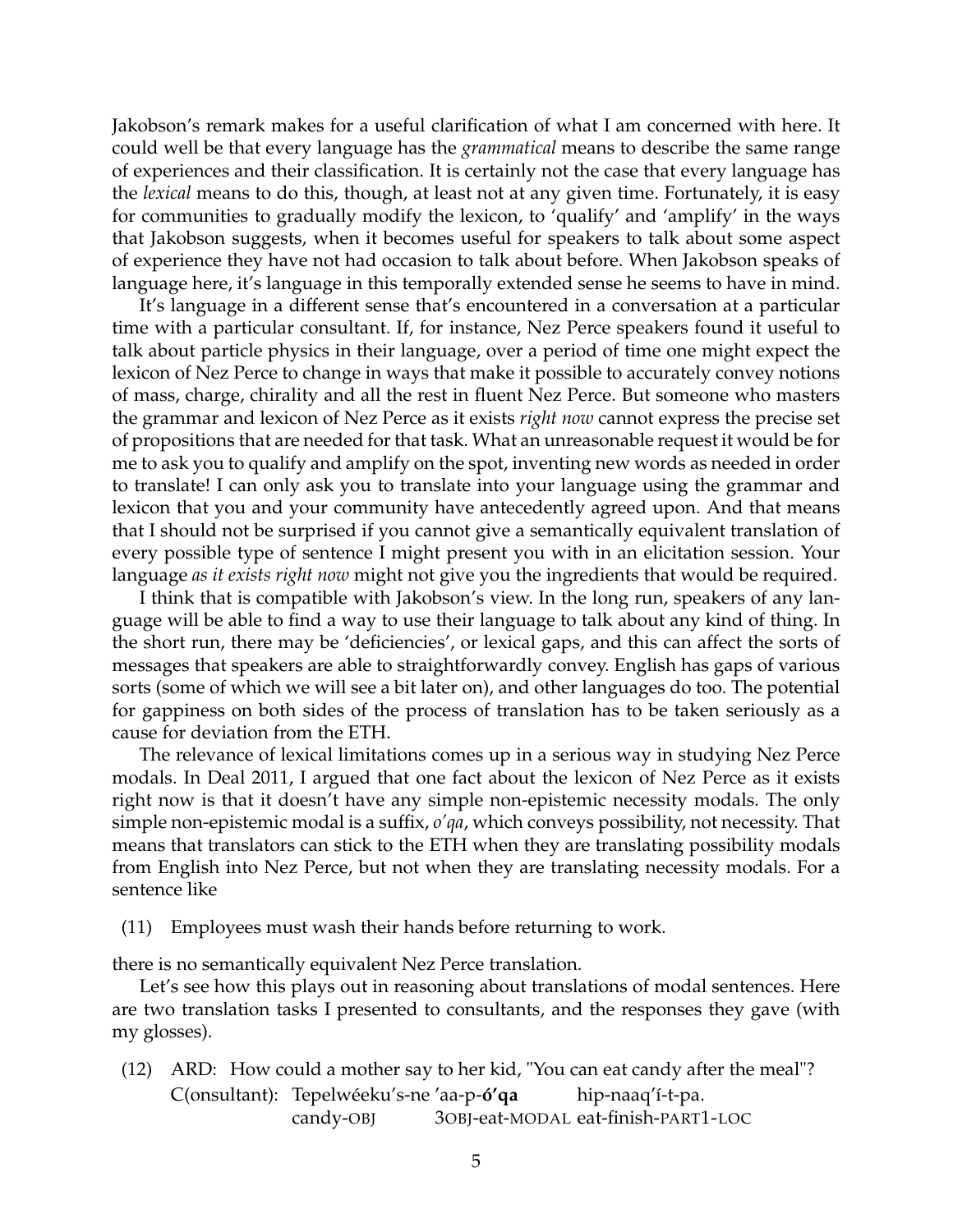- (13) C: [having just commented in English on the size of hamburgers at Burger King] I can finish a small one.
	- ARD: How would you say that in Nez Perce?
	- C: Hiinaq'i-**yó'qa** kúckuc. finish-MODAL small

If I reason via the ETH, I conclude that the Nez Perce sentences I've just been given express possibility, like the English originals do. The one morpheme in common is the suffix *(y)o'qa* (the glide being phonologically predictable), so it seems reasonable to conclude that that morpheme is a possibility modal.

What about necessity sentences? Here are two more translation prompts and the responses from Nez Perce speakers.

- (14) ARD: We have to get home before it gets dark.
	- C: Kíye pe-ckilíi-toq-**o'qa** we S.PL-return-back-MODAL dark-before kulaawit-'ásx.
- (15) ARD: According to the rules, I should leave.
	- C: Tamáalwit-ki 'aat-**ó'qa**.

rule-INST go.out-MODAL

(Comment:) That's not really saying I should go out. It's just saying I *could* go out.

If I reason via the ETH again, I take the translation of (14) to express necessity. Curiously, *o'qa* shows up here as well. Something funny is going on in (15). The speaker has translated the English necessity sentence with *o'qa*, as in (14), but she felt it necessary to follow that up with a serious hedge. Her hedge casts doubt on whether she really thinks that (15) and its Nez Perce translation express the same proposition. It sounds like she takes her Nez Perce sentence to express not necessity, but possibility.

How should we proceed in the face of this seeming inconsistency? Perhaps we could just temporarily discount this funny fact about sentence (15). A reasonable thing to hypothesize would be that *o'qa* is a modal, but one that's lexically ambiguous. It can express either possibility or necessity. There are more funny facts about the hypothesized necessity modal *o'qa*, though – in fact, so many that it becomes very difficult to discount them. One major curiosity is that when speakers translate *o'qa* sentences from Nez Perce to English, they always translate with a possibility sentence if *o'qa* is in a non-upward-entailing environment – in the scope of negation, in a conditional antecedent, or in the restrictor of a universal quantifier. These are environments which share the logical property of not supporting inferences from necessity to possibility.

A few words are in order on this logical behavior. Suppose I tell you that you must enter this pie-eating contest. That's a necessity claim, and it says something about the set of possible worlds that are compatible with the rules: you enter the contest in all of the best of those worlds. It follows from that, of course, that you also enter the contest in *some* of the best of the rule-following worlds. From the fact that your entry is necessary, it follows that it is possible. The key thing to observe is that that inference disappears when the necessity sentence is embedded in certain types of grammatical environments.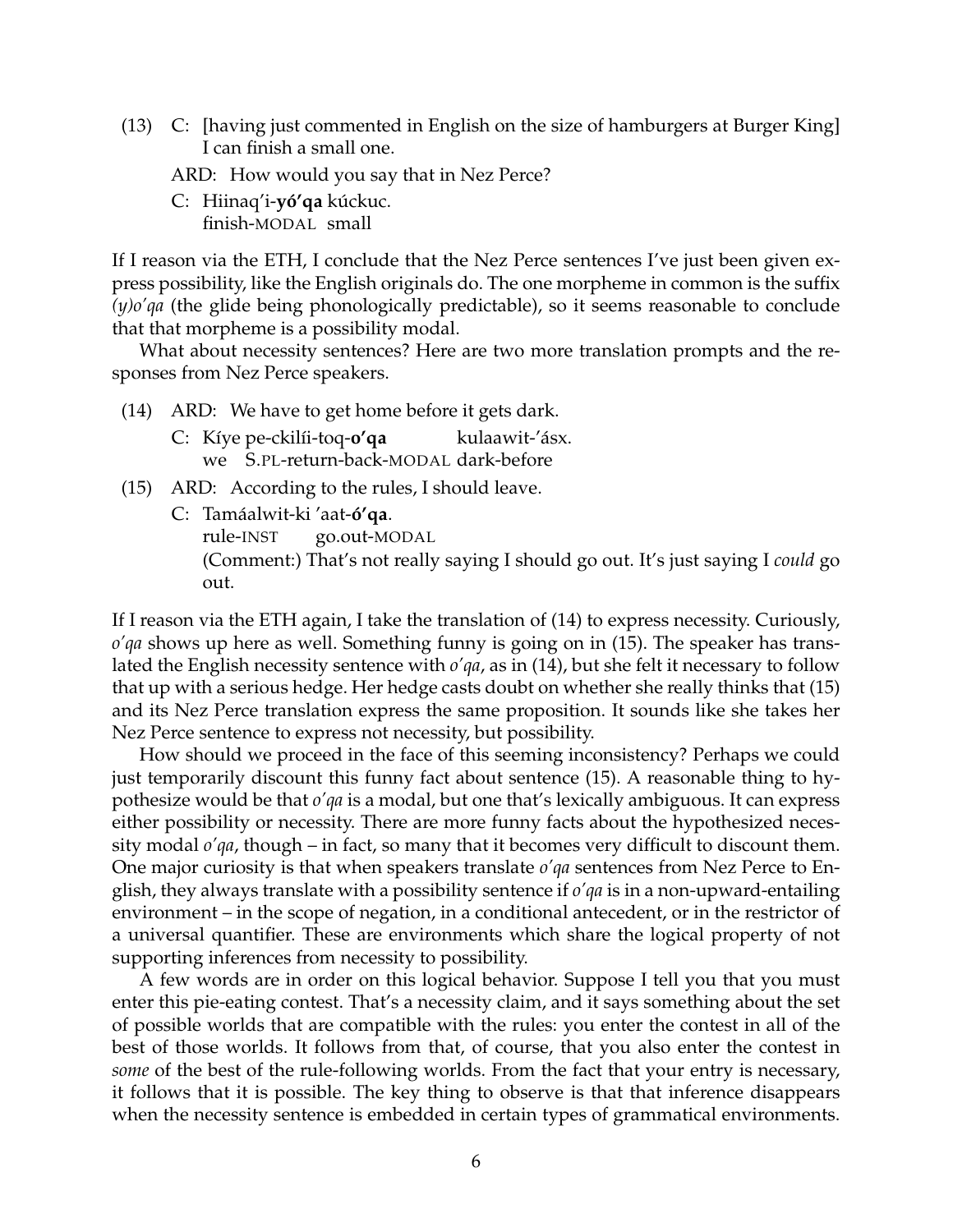Sentence (16) does not entail sentence (17), for instance. Plausibly, you are permitted but not required to compete.

- (16) It's false that you must enter this pie-eating contest.
- (17) It's false that you may enter this pie-eating contest.

That shows us that negation removes the inference from necessity to possibility. The same holds for restrictors of universal quantifiers, and for conditional antecedents, which we see in (18) and (19). The first of these sentences certainly does not entail the second.

- (18) If you are required to enter, you will win.
- (19) If you are permitted to enter, you will win.

Now, all this is relevant for the analysis of Nez Perce modal sentences in view of a correspondance between these inference patterns and the translations of sentences with *o'qa*. The environments where necessity sentences aren't logically stronger than possibility sentences are also the environments where *o'qa* isn't translated with English necessity modals. When *o'qa* is embedded within a conditional antecedent like in (20), for instance, the result is always translated with a possibility modal, not a necessity modal – 'if I can enter' or 'if I could enter', not 'if I should enter' or 'if I have to enter'.

(20) c'alawí 'ac-**ó'qa**, if enter-MODAL then enter-PROSP kaa 'ac-ó' If I can/could enter, I will enter.

The fact that this translation pattern is quite systematic makes it doubtful that *o'qa* sentences are lexically ambiguous in the simplest sense. Their two possible translation types are not distributed randomly, but rather correlated with a logical property. If I insisted on sticking strictly to the ETH in the face of these data, I might be able to propose, at the limit, that *o'qa* is ambiguous between a possibility modal that imposes no special requirement and a necessity modal that is a positive polarity item. That accounts for the missing translations of sentences like (20). But I am still left with no good analysis of simple sentences like (15) where speakers for some reason find it necessary to severely hedge.

The alternative would be to fail to apply the ETH to sentences (14) and (15). This is essentially what the speaker's hedge on (15) seems to be telling us to do. That comment suggests that there's something difficult about the task of translation for this example. On the view I initially outlined, the difficulty is that there is in fact no possibility of a semantically equivalent translation of *According to the rules, I should leave* into Nez Perce. That sentence expresses a flavor of weak necessity, and in translating (15), the speaker has done her best to approximate that meaning given the lexical resources her language provides. What her comment suggests to us is that the *o'qa* sentence she's given in fact expresses possibility. It might be a *good enough* translation for the necessity sentence – it will be true whenever the necessity sentence is true – but the match is not a perfect one.

This account explains not only the hedge on (15) (and parallel hedges that show up in other discussions) but also the facts about how sentences like (20) are translated. When we translate from Nez Perce into English, we have both possibility and necessity modals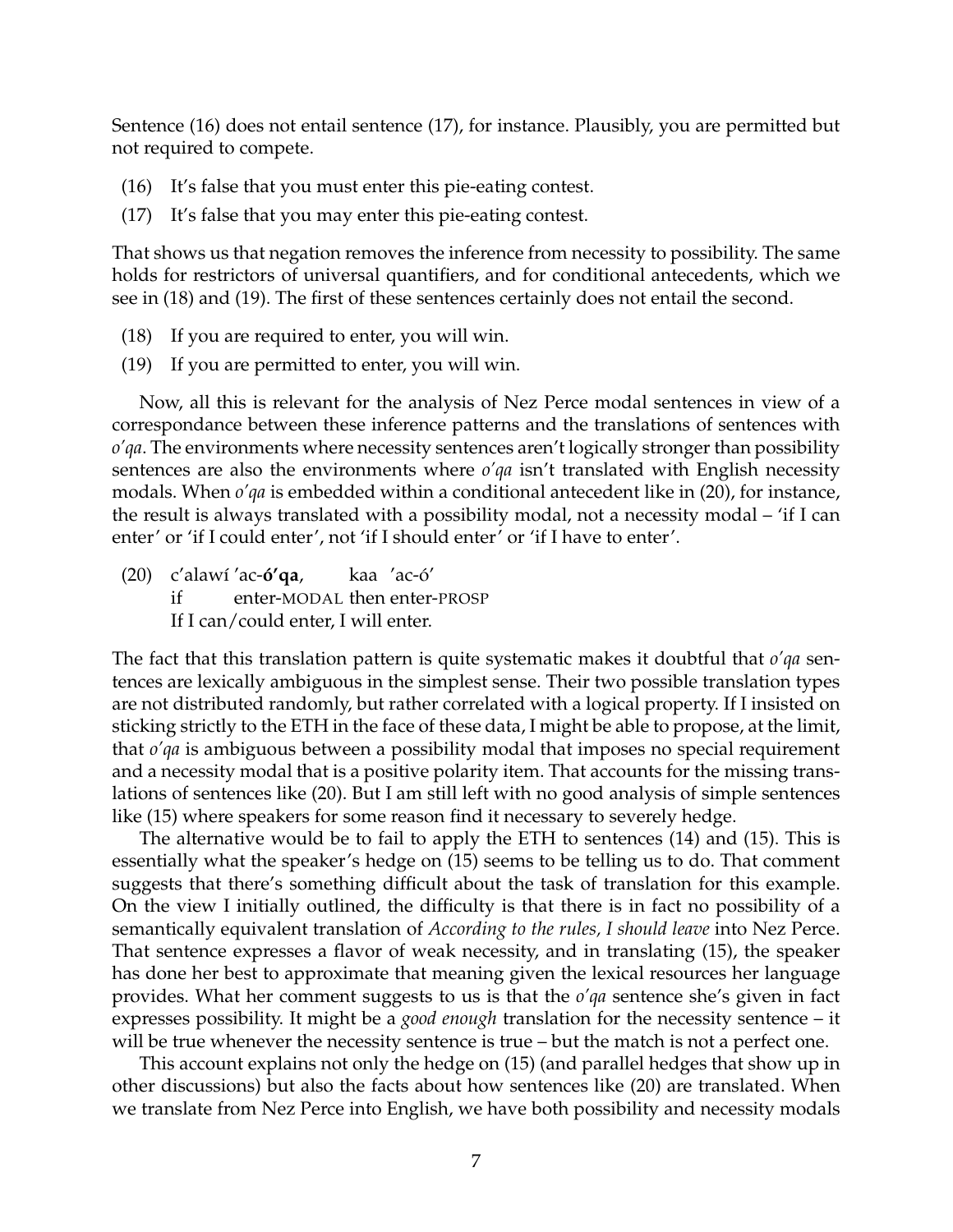at our disposal. Suffix *o'qa* is strictly a possibility modal, so an English possibility modal can be used to translate it. There is no lexical gap to cause us to deviate from the ETH.

At this point, this case study points to two things that can be said about the ETH. On one hand, it's not the case that speakers always keep to this hypothesis in performing the task of translation. Granting that leads to a simpler and more explanatory view of the meaning of *o'qa*. On the other hand, in a situation where linguists and speakers have come to a pretty good understanding of what the task of translation ought to be, speakers' comments can give a sense for when the ETH should be taken off the table. Lisa Matthewson has very aptly emphasized the status of speaker comments as data points for semantic fieldworkers (Matthewson 2004). This case study shows how such data points may inform our reasoning about the rest of what speakers are doing.

### *2.2 When equivalence of meaning is not practical, part I*

Now I want to illustrate how pragmatic factors can interfere with equivalence in translation. I'll first give an example that continues the discussion of Nez Perce modals. Then, in the following section, I'll give an example from the domain of time and tenses before returning to the modal system once again. The plan here is to get some further ideas about why the ETH might not hold in particular translation situations, and also to understand how one might reason instead in those situations.

What I've said so far about the suffix *o'qa* leads us to expect that *o'qa* will never be translated with English necessity modals. But in point of fact it is sometimes translated that way – only when it occurs in upward-entailing contexts, i.e. contexts where necessity entails possibility. Here is a sentence that was translated in a conversation about how the speaker finds it difficult sometimes to understand younger people. She first uttered the sentence in Nez Perce, and then translated it into English.

(21) ′I′yéwki hi-pa-c′íix̂-**no′qa**. slowly 3SUBJ-S.PL-speak-MODAL They should speak slowly.

This looks like a gratuitous violation of the ETH. If *o'qa* (here in morphologically-conditioned form *no'qa*) expresses possibility, why isn't it translated with a possibility modal? English provides the speaker with plenty of options to choose from. Why has she chosen a translation with *should* instead of with *could* or *can*?

We have to think carefully about what the Nez Perce sentence expresses, and how that compares with what would have been expressed by various English translations. The Nez Perce sentence makes a possibility claim about slower speaking by the relevant group. Since there's no necessity modal that could have been used instead of *o'qa*, there's no scalar implicature that comes from using a possibility modal. So the Nez Perce sentence simply expresses a possibility claim of the type we record in propositional logic as  $\Diamond \phi$ (proposition  $\phi$  is possible). The sentence is true and appropriate iff there is at least one accessible world in which the proposition  $\phi$  (that they speak slowly) is true, which would still be the case even if all accessible worlds are that way. This is not quite the situation in English. If the speaker had translated (21) with a possibility sentence like 'They could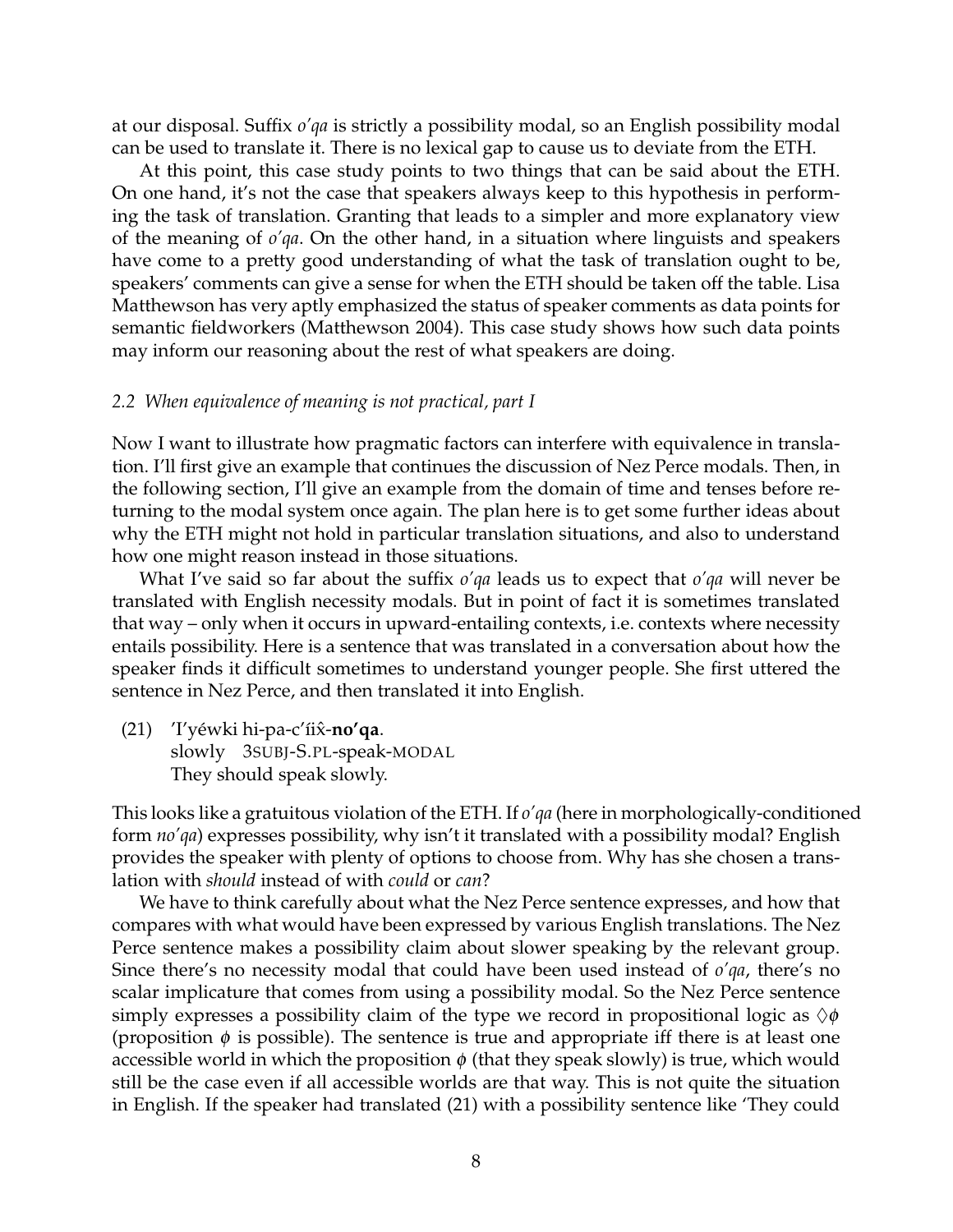speak slowly', she would have chosen a sentence that comes with a scalar implicature. It has an enriched meaning which we record in propositional logic as  $\Diamond \phi \land \neg \Box \phi$ : it's possible for them to speak slowly, but it isn't necessary. So the Nez Perce sentence can be translated with either of two choices in English, considering enriched meanings:  $\Diamond \phi \land \neg \Box \phi$  ( $\phi$  is possible but not necessary, in this case expressed by 'They could speak slowly') or  $\Box \phi$  $(\phi$  is necessary, in this case expressed by 'They should speak slowly'). Neither one of those perfectly matches the meaning of the Nez Perce sentence. So the ETH can't be fully followed.

We must go one step further concerning sentences like (21), where *o'qa* is in an upwardentailing environment. If the speaker is giving a translation that doesn't keep to the ETH, what exactly is she doing? She's not pairing Nez Perce and English sentences at random, to be sure. She makes her choice among English translations using a principle that is weaker than the ETH. If the speaker believes that  $\Box \phi$  is true, only one of the English translations expresses what she takes to be a true proposition. In choosing among potential translations, she seems to be following reasoning like this:

(22) Lower Bound on Good Enough Translation

Within a particular context, if the original sentence is true and felicitous, its translation is true and felicitous.

That's how she's getting to an English necessity sentence as the translation of a Nez Perce possibility sentence. If  $\Box \phi$  is true in this context, a Nez Perce speaker may use an  $o'qa$ sentence to truthfully and felicitously express  $\Diamond \phi$ , which of course follows from  $\Box \phi$ . An English speaker uttering a simple sentence does not have a clear route to  $\Diamond \phi$ . Following this 'lower bounding' rule, her fallback plan should be to express some proposition in the neighborhood of the original which is both true and felicitous. A sentence which expresses  $\Box \phi$  is the most natural choice.

But wait. The scalar implicature borne by the English possibility sentence is, after all, famously cancellable. Couldn't the speaker give one of these translations for (21)?

- (23) They could talk slowly. In fact they should.
- (24) It is at least possible that they talk slowly.

The answer should be clear – one would be quite surprised to find a consultant who gives this type of translation. These are complex and somewhat technical sentences of English. It is possible though not practical to translate this way. It's really the impracticality of this type of translation that pushes the speaker back into the choice between  $\Diamond \phi \land \neg \Box \phi$ (*could*-translation) or  $\Box \phi$  (*should*-translation).

Now we have a clear explanation for one final detail that has been left mysterious. Why exactly should the logical property of upward-entailingness correlate with necessity translations for *o'qa*? Why don't necessity translations show up for sentences like (20), where *o'qa* is in a non-upward-entailing environment?

(20) c'alawí 'ac-**ó'qa**, if enter-MODAL then enter-PROSP kaa 'ac-ó' If I can/could enter, I will enter.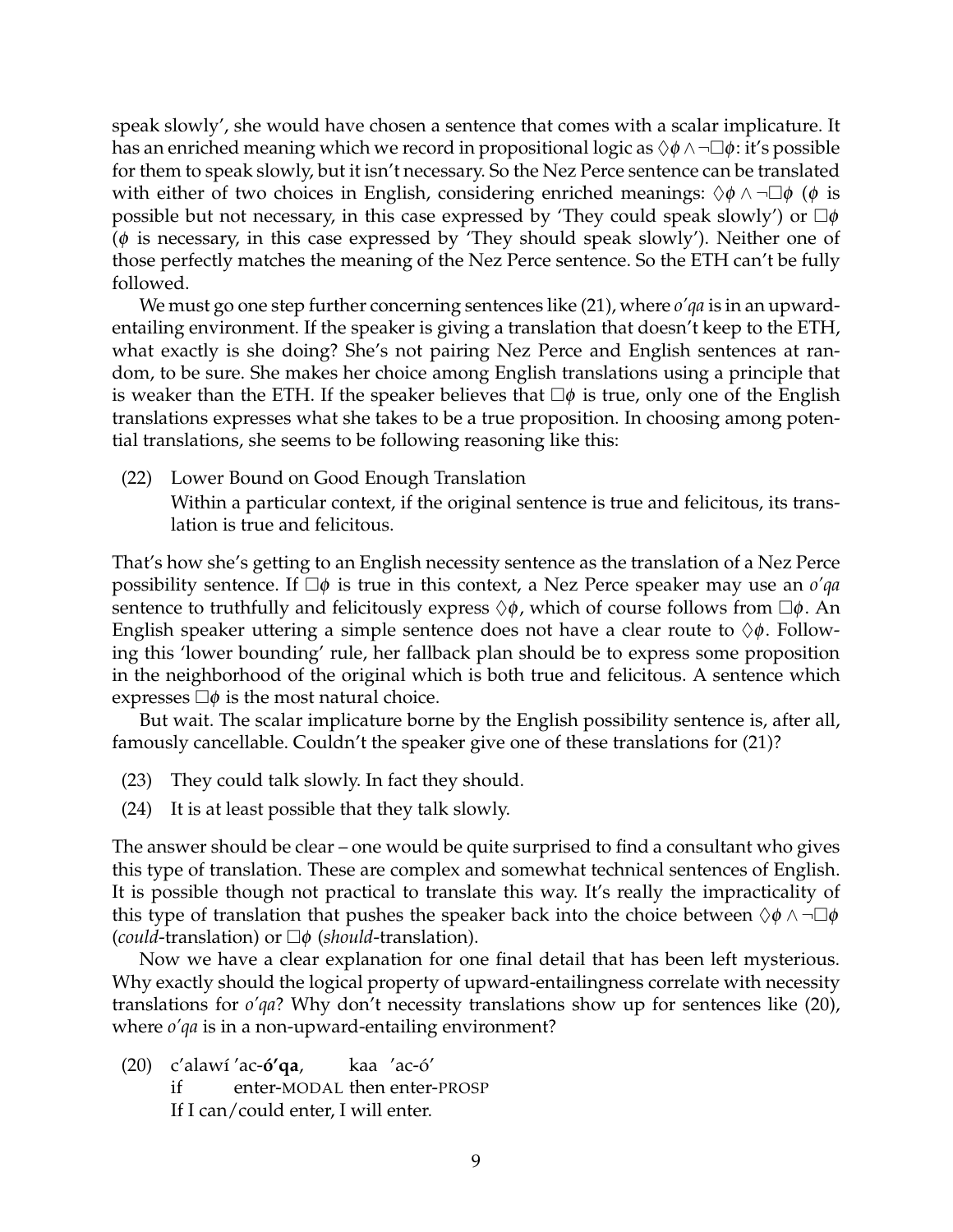The solution lies in the fact that possibility modals bring scalar implicatures only in contexts where they are logically weaker than necessity modals. In a non-upward-entailing environment like the antecedent of a conditional, an English possibility modal triggers no scalar implicature. That means that just in these cases, the English possibility modal can provide an equivalent translation for the Nez Perce modal *o'qa*. In this example, Nez Perce sentence (20) expresses a conditional of the type  $[\Diamond \phi] \rightarrow \phi$  (if  $\phi$  is possible, then  $\phi$ holds true; in this case  $\phi$  is the proposition that I will enter). When the speaker translates with the English sentence 'If I can enter, I will', she chooses a sentence which carries this very meaning. There is no unwanted enriched meaning found in the English but not in the Nez Perce. So, there is no cause for deviation from the ETH.

We should dwell a bit on this issue of enriched meanings, since it bears on the question of when we expect speakers to deviate from the ETH. Sentence (24) plausibly expresses the very same proposition as (21), so it is not a lack of lexical means that leads the speaker not to choose a fully semantically equivalent translation for that example. There seems to be an important pragmatic principle at stake. Some additional examples might make it clearer how this worry about practicality relates to familiar types of pragmatic concerns.

## *2.3 When equivalence of meaning is not practical, part II*

The starting point for these next examples is Jakobsonian: languages are clearly different in the types of information they require their speakers to express. An English speaker, for instance, is required to pick a tense in order to utter a finite sentence, whether or not particulars of time are important to what that speaker wants to say. A speaker of Mandarin or St'át'imcets is not always required to make a parallel choice (Lin 2006, Matthewson 2006). Speakers of those languages can grammatically utter finite sentences which leave unspecified whether the events they describe are occurring in the present, or have already occurred in the past. English makes it possible, but less practical, to do this.

We see a version of this issue in comparing the expression of time in English to the corresponding system in Nez Perce. Both languages distinguish present from past tenses, but Nez Perce has two past tenses, the distinction between which has something to do with remoteness. Events in the distant past are described using verbs with the tense suffix *ne/na*. Events in the more recent past are described using verbs with the tense suffix *qa*.

- (25) hani-sa-qa make-IMPERF-REC.PAST I was making something (recent)
- (26) hani-sa-na make-IMPERF-REM.PAST I was making something (remote)

This means that an English speaker can easily utter a temporally vague past sentence like 'I was making something', whereas Nez Perce makes it less practical to do so. The simplest Nez Perce sentences along this line are more temporally precise than are their English counterparts.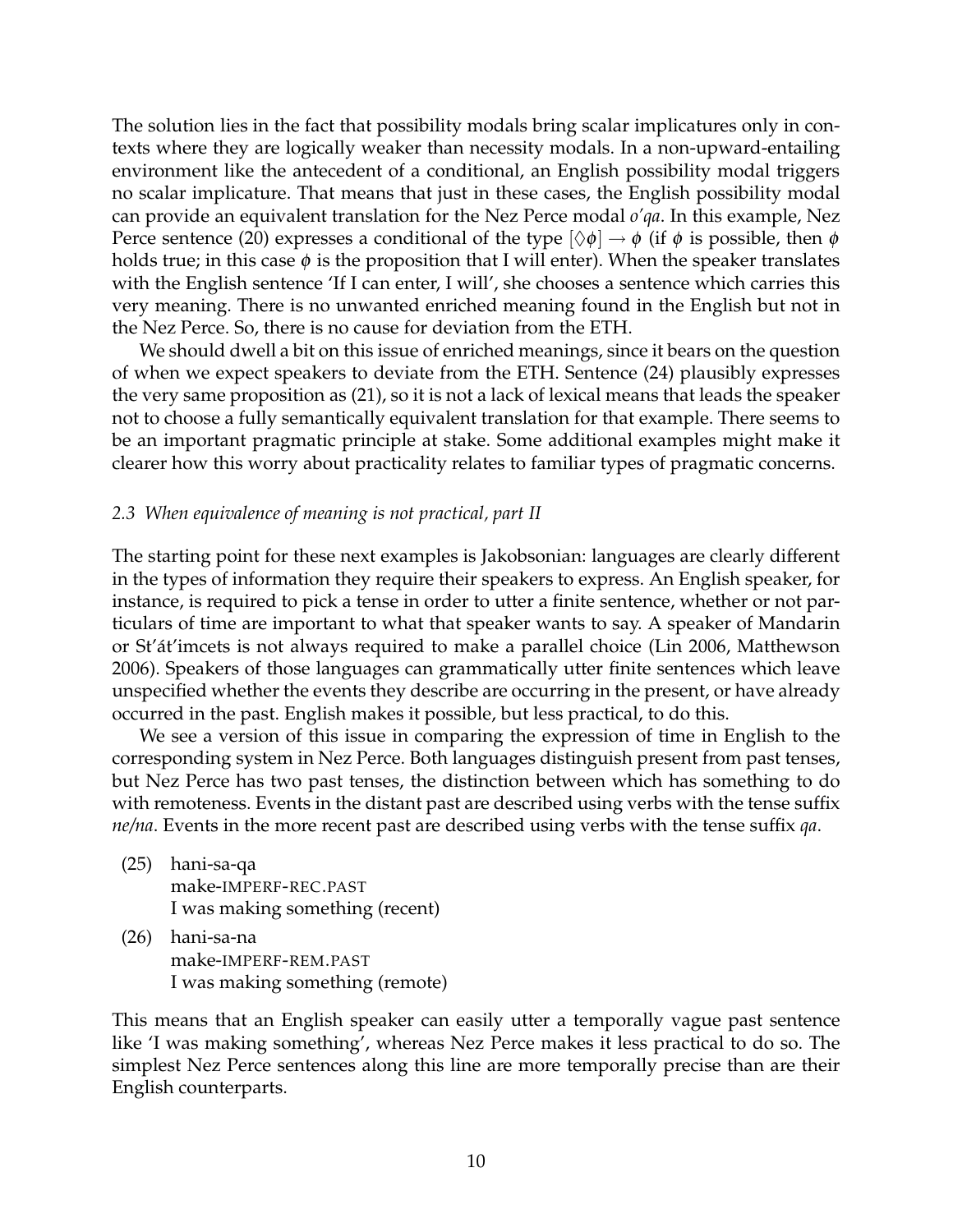How, then, should I expect you to respond if I ask you to translate a temporally vague sentence like 'I was making something' into Nez Perce? Certainly you could in principle say something like this:

(27) hani-sa-qa make-IMPERF-REC.PAST or 'iitq'o hani-sa-na make-IMPERF-REM.PAST

That would plausibly conform to the ETH. But of course you are exceedingly unlikely to respond in this way. That's probably because the pragmatics of the original English sentence and the pragmatics of this potential disjunctive translation are markedly different. The disjunctive translation calls attention to the time in a way that the original sentence does not – it brings into play the maxim of manner. Is the speaker unsure about the time at which she made something? Does she not want to share that information? There's no way to leave the past time entirely vague and not draw the issue into the spotlight. The situation arises because Nez Perce requires its speakers to provide more information about location in the past than does English.

There is an aspect of the grammar of modals where English requires less precision than Nez Perce does, and the same situation arises here, too. English modal auxiliaries are famously flexible in what type or "flavor" of modality they express. The same sentence with modal *may*, for instance, expresses epistemic possibility in the discourse in (28) but non-epistemic possibility in the discourse in (29).

- (28) John eats a lot of meat, but I've spotted his car outside this vegan restaurant. John may eat here.
- (29) John is coming to town, and he's a strict vegan. Fortunately, this is a vegan restaurant. John may eat here.

Nez Perce, on the other hand, uses different modal morphemes for epistemic and nonepistemic modality. Words like *pay's* are used for epistemic possibility; *o'qa* is reserved for non-epistemic possibility. What kind of Nez Perce translation should I expect, then, for a sentence like 'John may eat here', which leaves open which sort of possibility is at stake? Certainly not like this:

(30) pay's Caan hi-ip-teetu maybe John 3SUBJ-eat-HABITUAL here kine 'iitq'o or hi-ip-o'qa 3SUBJ-eat-MODAL here kine John may*epistemic* eat here or he may*non*.*epistemic* eat here.

That kind of translation would conform to the ETH, of course. Like the English original, it's non-commital about whether the modality in question is epistemic or non-epistemic. Once again, this absence of precision can be produced in Nez Perce only by a disjunctive translation that calls attention to the very matter that the English sentence conveniently sidestepped.

If we take this type of foregrounding of unwelcome issues to constitute infelicity in a particular context, then examples (27) and (30) will be ruled out by the Lower Bound on Good Enough Translation. Alternatively, we might conclude that speakers are using some additional principle to guide their translations away from such choices, perhaps something like this.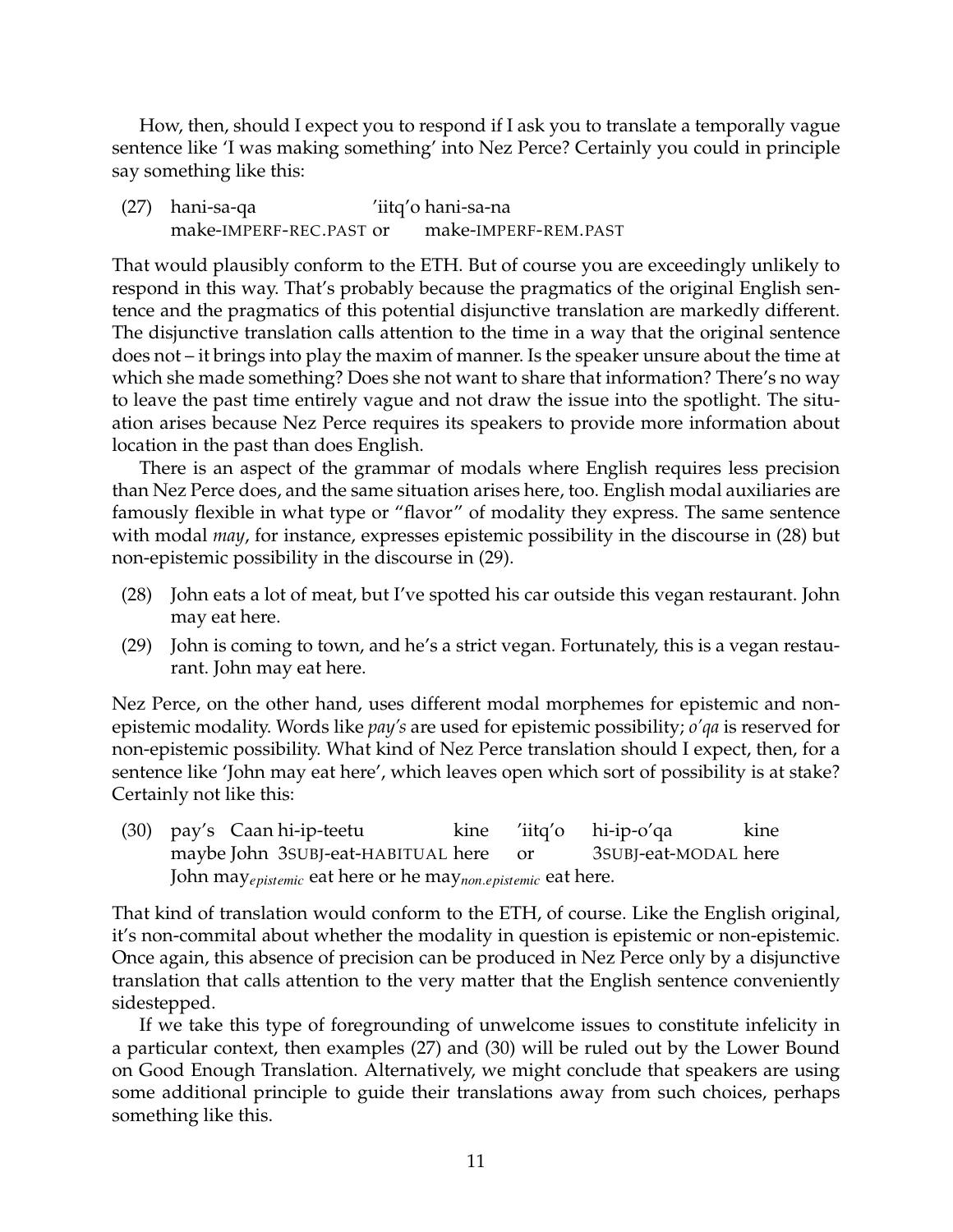(31) Equivalent implicatures hypothesis (EIH) The input to translation and the output of translation are equivalent in what they implicate.

The important bit about the EIH is that it seems to outrank the ETH in a number of situations. Where speakers can't give translations that are equivalent in both content and implicature, they sacrifice equivalence of content to make sure that certain types of implicatures are avoided. That's what stops speakers from translating simple, everyday sentences into complex technical explications which preserve the content but not the implication.

### **3 What can go wrong: judgment**

The interpretation of translation is complex. It's more complex than we countenanced in section 1, where all we needed was the ETH. Let's now consider how things look for the other hypothesis that came up in that section, namely the hypothesis EJH about judgment.

Certainly, judgment poses its own challenges of the type we've mostly set aside thus far. If I ask you to judge an utterance, and you reject it, I have to wonder whether you've rejected it because of what it means, or because it's simply not well-formed on grounds that are syntactic, morphological, phonological, or prosodic. (This is another point that's nicely made by Matthewson 2004.) But even leaving such cases, I want to show that we must be careful about the EJH itself. The reasons have to do with the coming together of semantic and pragmatic information.

Why might you reject a sentence expressing  $\phi$  in English but accept a sentence expressing  $\phi$  in some other language? Perhaps because the former sentence carries an enriched meaning that makes it false in the particular situation, even though  $\phi$  itself is true. To exemplify this I propose we turn to a data set featuring modal sentences once again. To change things up a little bit, the particulars for this example come from the work on Gitksan, a Tsimshianic language, by Tyler Peterson (2010). The situation with modals in that language is very much similar to Nez Perce, though the analysis Peterson arrives at is rather different from the one I've outlined above and in Deal 2011. What I want to do is to show how Peterson's analysis is influenced by the EJH, and how a potentially simpler analysis comes into view once our reasoning about judgments is qualified to take pragmatic information into account.

Let's focus on Gitksan sentences involving the clitic *ima*, which relates to epistemic modality and inference. Peterson presents speakers' judgments on such sentences in two types of contexts. In one context, there is strong evidence for a particular inference. Here is one of his examples of an *ima* sentence that is accepted in such a context.

(32) Context: You hear that Alvin's truck broke down on the way up to the Suskwa. It's a very reliable truck, but someone suggests that the problems he's having starting it indicate a problem with the fuel pump.

| nidimahl   | gan       | wilt                               |
|------------|-----------|------------------------------------|
| nit=ima-hl | kan wil-t |                                    |
|            |           | 3SG=MOD=CND COORD do.something-3SG |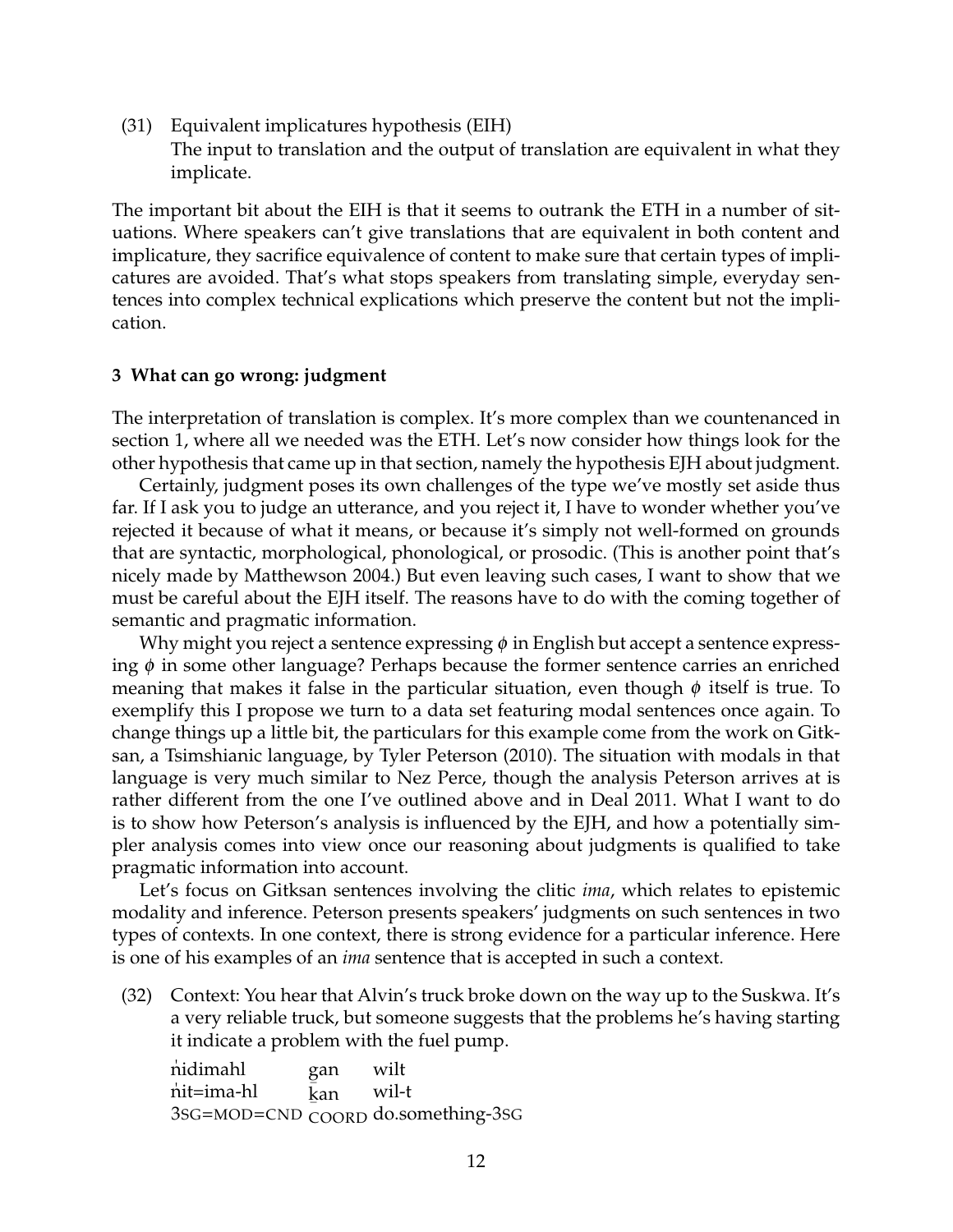"That must've been why it happened." ≻"That might've been why it happened."

Along with the example itself, Peterson presents two alternative English translations. The sentence to the left of  $\succ$  is judged by his consultant to be more felicitous than the sentence to the right, given the context. Reasoning by the EJH, Peterson concludes that the Gitksan sentence could not express the same proposition as the less felicitous translation. It could, however, express the same proposition as the more felicitous translation. All this points to the conclusion that the *ima* sentence expresses some version of epistemic necessity.

In other contexts, this line of reasoning leads to a different result. Here is a context where there is not particularly strong evidence for a particular inference. An *ima* sentence is felicitous again, but the range of felicitous English translations is different.

(33) Context: You see your uncle stopped at the intersection talking to some people through the window of his pickup. You and your friends don't recognize the people.

| wilaayimas                                                     | nibib-y             | (nidiit) |  |  |
|----------------------------------------------------------------|---------------------|----------|--|--|
| wilaa-i-(t)=ima=s                                              | $n$ ipip- $\dot{y}$ | (nitiit) |  |  |
| know-TR-3=MOD-PND mother's.brother-1sG 3PL                     |                     |          |  |  |
| "My uncle might know them." $\succ$ "My uncle must know them." |                     |          |  |  |

Following the EJH, we would have to conclude that this *ima* sentence cannot express the version of epistemic necessity expressed by the less felicitous English translation. It could, however, express the same proposition as the more felicitous translation. This points to the conclusion that an *ima* sentence expresses some version of epistemic necessity in certain contexts (e.g. (32)) but some version of epistemic possibility in other contexts (e.g. (33)). Thus Peterson concludes that this curious clitic "has variable modal force. . . [it] can be interpreted as *might* or *must*" (p. 166).

There is another way to think about what is happening here, and something pragmatic – scalar implicature – plays an important role. Let's suppose that *ima* only expresses epistemic possibility. Gitksan doesn't have an epistemic necessity modal to serve as its dual, however, and so *ima* sentences don't carry scalar implicatures. An *ima* sentence is therefore possible in a context supporting epistemic mere possibility, like (33), but also in a context supporting epistemic necessity, like (32). The English translations, of course, don't work the same way. The *must* translation of (33) is disfavored in its context because it expresses a necessity claim which is false. The *might* translation of (32) is disfavored in its context *even though* its narrow content is clearly true. It's the implicature the sentence carries that is false.

The key test of this alternative proposal would have to come from non-upward-entailing environments, where possibility modals fail to trigger scalar implicatures. Matthewson (2013) observes that there are difficulties producing the relevant data, owing to the syntax of Gitksan epistemic particles. (Rullmann, Matthewson, and Davis (2008) make a similar observation concerning the syntax of modal elements in St'át'imcets, which likewise are acceptable in both possibility and necessity contexts.) These difficulties, of course, should not obscure the methodological point to be made on the interpretation of judgments. If we think that scalar implicatures are not part of propositional sentence content, then this is indeed a situation where we would do well not to totally trust in the validity of the EJH.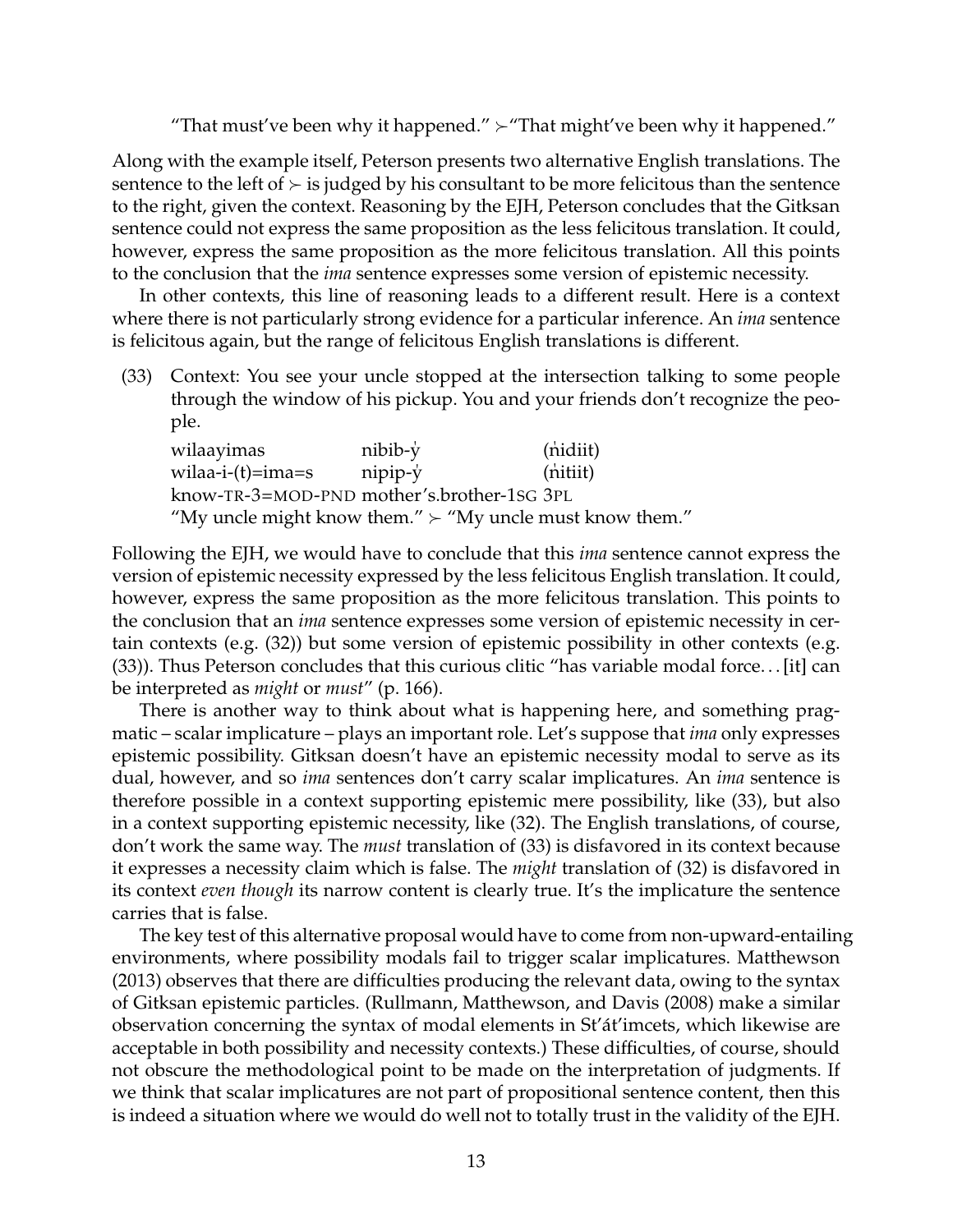In (32), we plausibly have a context where someone would reject a sentence expressing  $\Diamond\phi$  if speaking English (given the scalar implicature associated with  $\Diamond\phi$  in that language) but accept a sentence expressing  $\Diamond \phi$  if speaking Gitksan.

This kind of worry motivates at least a partial retreat to a somewhat more austere theory of judgment. Unlike translation, judgment does not inherently trade on a notion of equivalence between expressions of two languages. Judgments can be understood simply as revealing some aspect of the pairing between acceptable utterances and the way the world is.

(34) Austere Theory of Judgment

In a particular context, speakers accept sentences that are both true and felicitious and reject sentences that are false and/or infelicitous.

Let's take this revised theory to our initial example of a judgment scenario, where I sat with you in Lapwai and we talked about our friend Harold down the road. I've explained the backstory and asked, "could I say

(3) Pay's Harold hinekise wees Clarkstonpa.

Would that make sense?" You've said yes. If I don't reason by the EJH, it's no use to sit and think about what sorts of English sentences might be uttered appropriately in this scenario. All I conclude is that sentence (3), whatever it might mean, is true and felicitous in this little context.

## **4 Conclusions**

The bread and butter of empirical semantics is the pairing of such-and-such sentence with such-and-such meaning. We take these pairings as our basic data when we set out to build and evaluate semantic theories. What the fieldworker must confront is that this data can ultimately hardly be taken as basic at all. The basic data is speaker behavior, and to get from this behavior to something that is useful for semantic theory, we have recourse to typically implicit theories of translation and of judgment. It is these auxiliary theories that make it possible to reason from the particulars of observation in the field to the abstractions in which our theories deal. This makes it possible to conduct empirical investigations in semantics.

This situation on an abstract level is by no means unique to one particular corner of scientific investigation. It is much the same in syntax, for instance, where the fieldworker again must bridge a chasm between the type of basic data the theory demands–in this case, distinctions between grammatical and ungrammatical sentences–and the ultimate type of facts that can be confronted in the field. The challenge is fittingly described by Judith Aissen:

"While both linguistic theory and fieldwork deal in data, the sort of data they deal in is absolutely and fundamentally different in kind. Linguistic theories or analyses make predictions about sentences as abstract objects – not utterances used in particular situations or by particular people. On the other hand,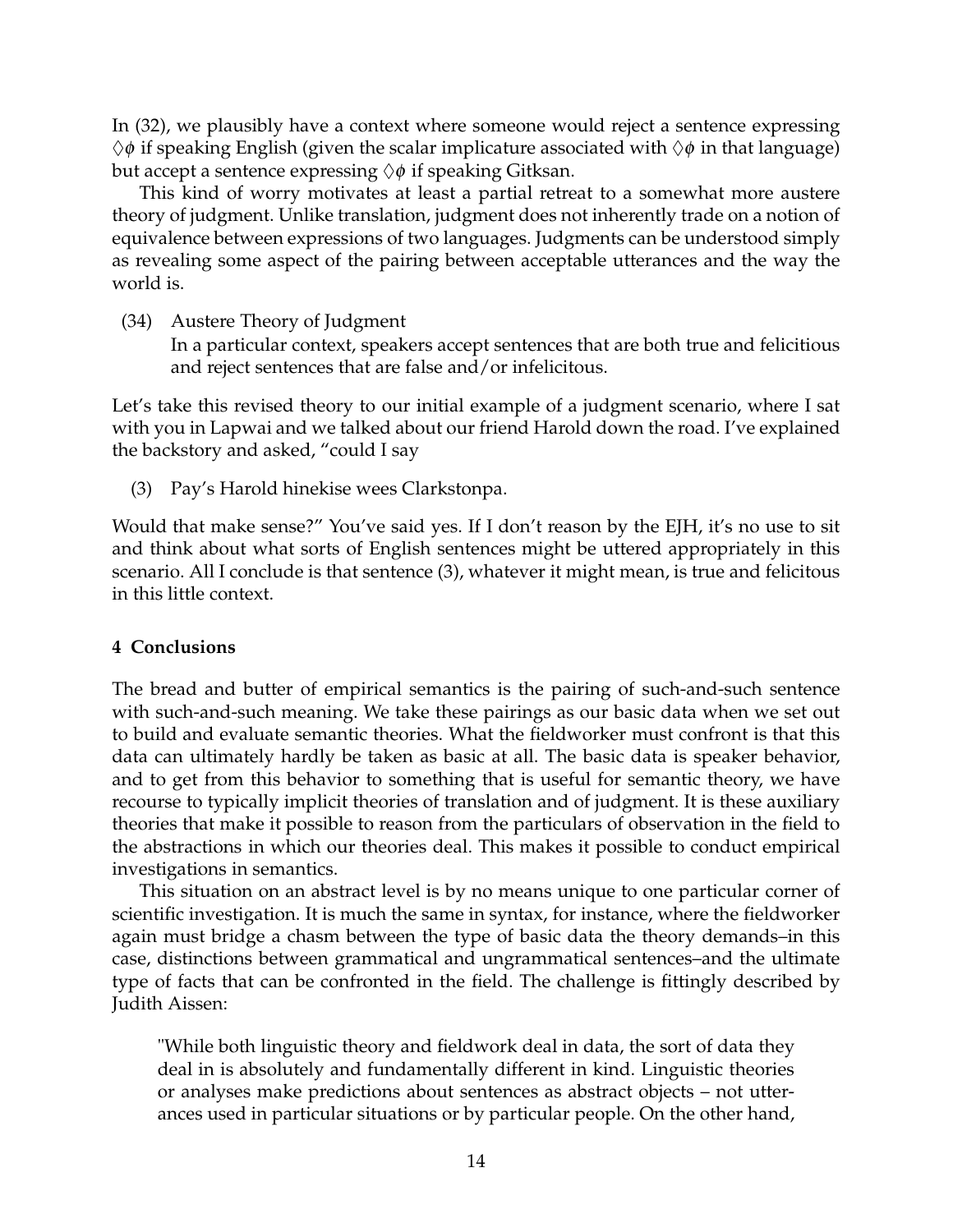what gets elicited in informant sessions is very much a concrete object: it is a judgment of grammaticality offered by one specific person to another specific person in a particular setting on a particular day and in a particular place. From this point of view, it seems quite clear that data of one type cannot articulate directly with data of the other type. Elicited data has got to be cooked to be brought into meaningful relation with theory." (Aissen 1988)

It is a 'myth of fieldwork', Aissen concludes, that speaker responses can be applied directly to analyses in syntactic theory. Between the speaker response and the analysis stands the fieldworker and his or her auxiliary theories. The particulars of those theories very much can influence the ultimate type of syntactic analysis at which the fieldworker arrives.

The essential outlines of this situation stretch well beyond linguistics. Aissen's description brings us awfully close, for instance, to the description of reasoning in physics by the physicist and philosopher of science Pierre Duhem (Duhem 1914 [1982], 166). Duhem points out that a physicist who wants to apply Boyle's law (which relates the temperature, volume, and pressure of constant masses of gas) is not faced with temperature, volume and pressure as basic data. His basic data, like that of the linguist, is remarkably less abstract than is the currency of his theory. If he is faced with a particular gas, he is faced with a concrete substance which is more or less warm and more or less voluminous and more or less pressurized. To get from the particulars of these things to useful information, the physicist must have not only instruments (like a thermometer) but also theories of how those instruments work. The level of mercury in a thermometer is not a particularly useful point of data considered all by itself. It's only in view of a hypothesis about how such information corresponds to the abstract notion of temperature that the mercury level becomes worth seeking out and recording.

Our situation is of course somewhat messier than that of Duhem's physicist. Our basic data comes from interactions with people, not thermometers. There is no theory of the actions of a human being that has yet been stated in fully predictive form, and so we must consider different possible hypotheses that could explain and render useful the basic data we're provided. That is why there is no one single theory of judgment or translation being used by semantic fieldworkers. For translation, it is also why Matthewson (2004) has so thoroughly emphasized that a translation is "a clue, not a result." There are many ways to interpret clues. Those ways are alternative hypotheses about the workings of translation.

What should not get lost in all this is that simple theories of translation like the ETH and judgment like the EJH are incredibly useful when they work. Certainly, they don't take us to the best conclusions all of the time. But we want our theories to be simple and natural enough to be used on the fly, in conversing with our speakers and modifying (if necessary) the questions we've planned to ask them. If they're useful enough, even theories that are sometimes flawed can play an important role. What we have to do is to routinely check the way we have been reasoning about our collected basic data. What other reasonable hypotheses could be applied to the data at hand? How does that change the ultimate result we take away to our project of theory construction?